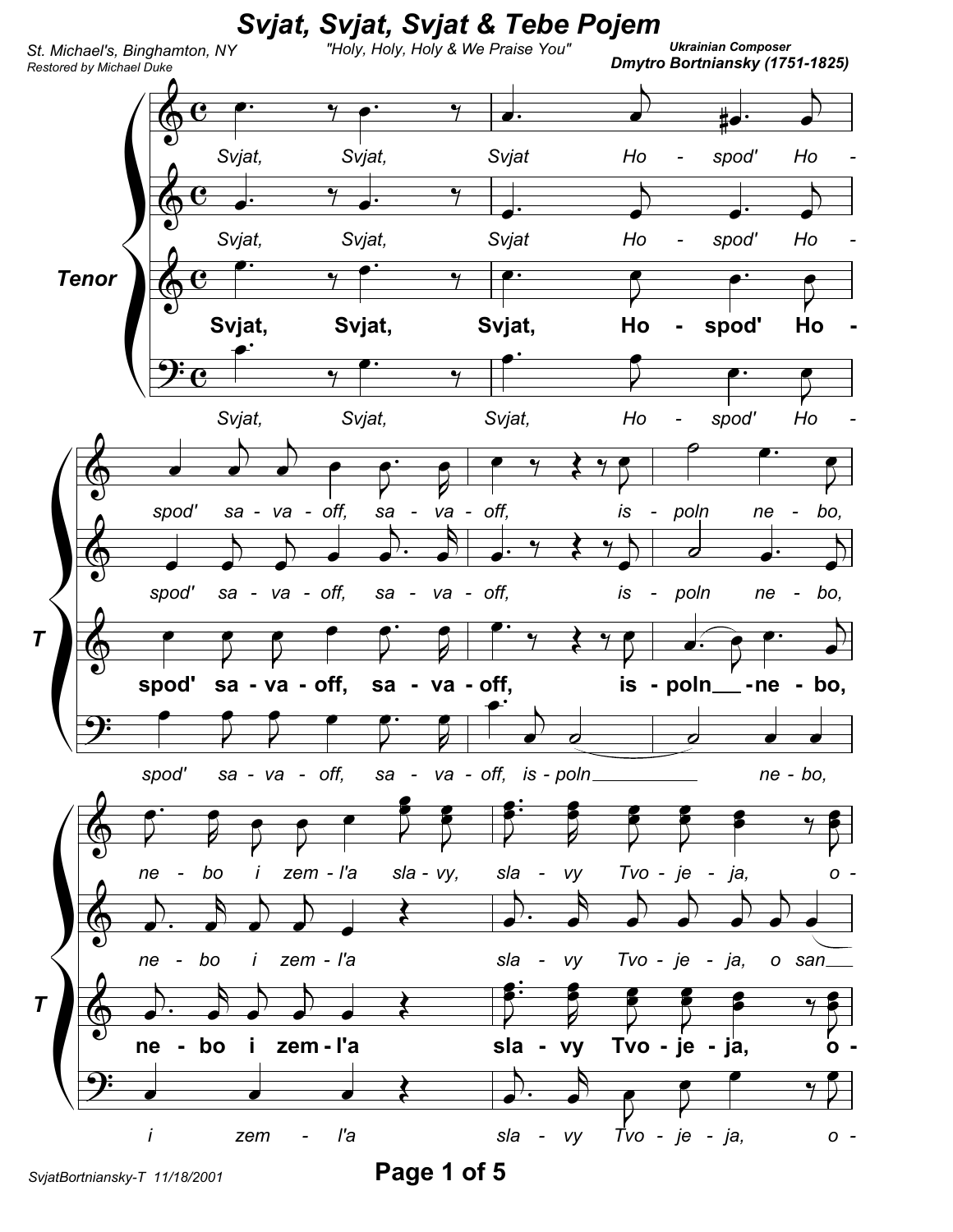

Page 2 of 5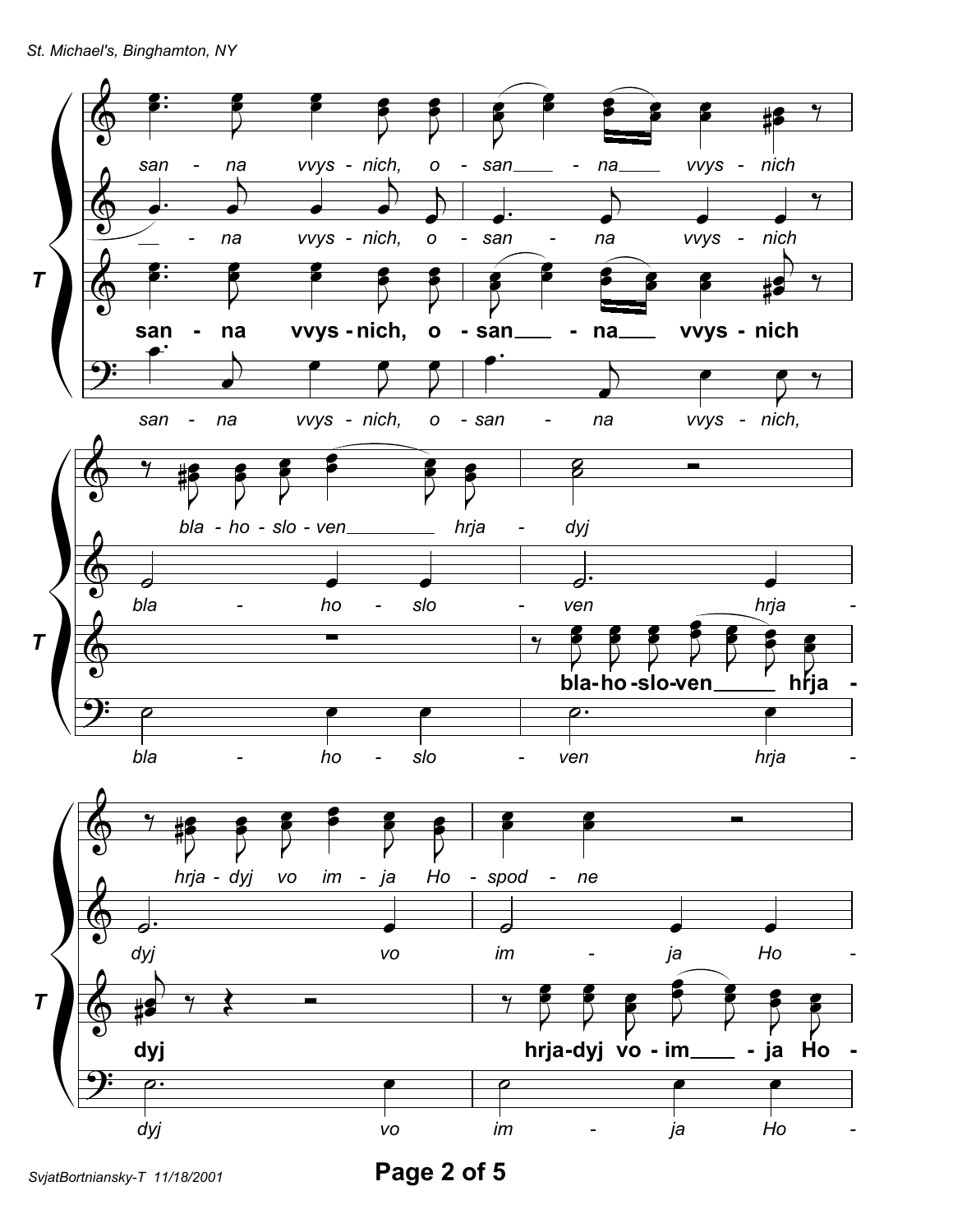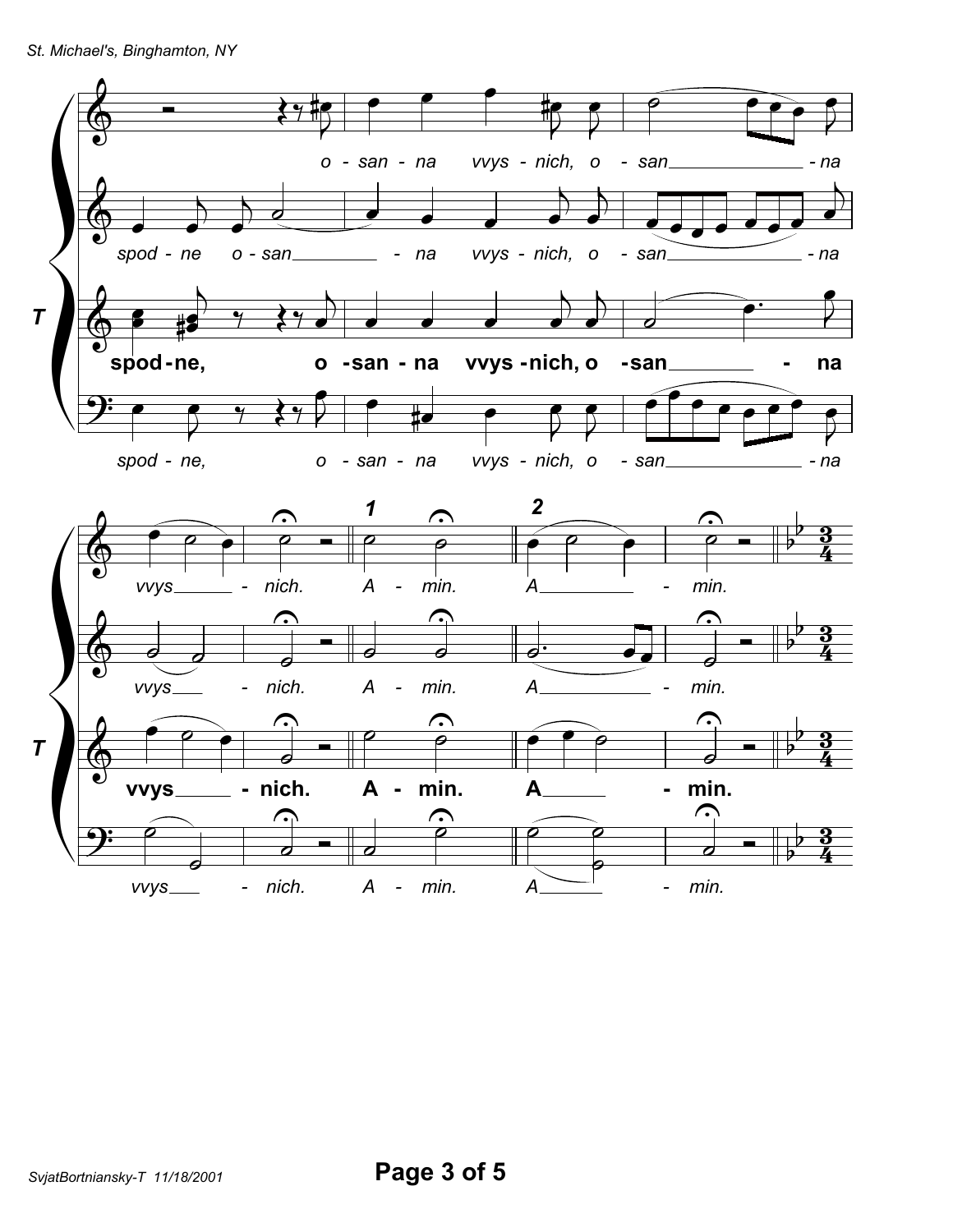

Page 4 of 5